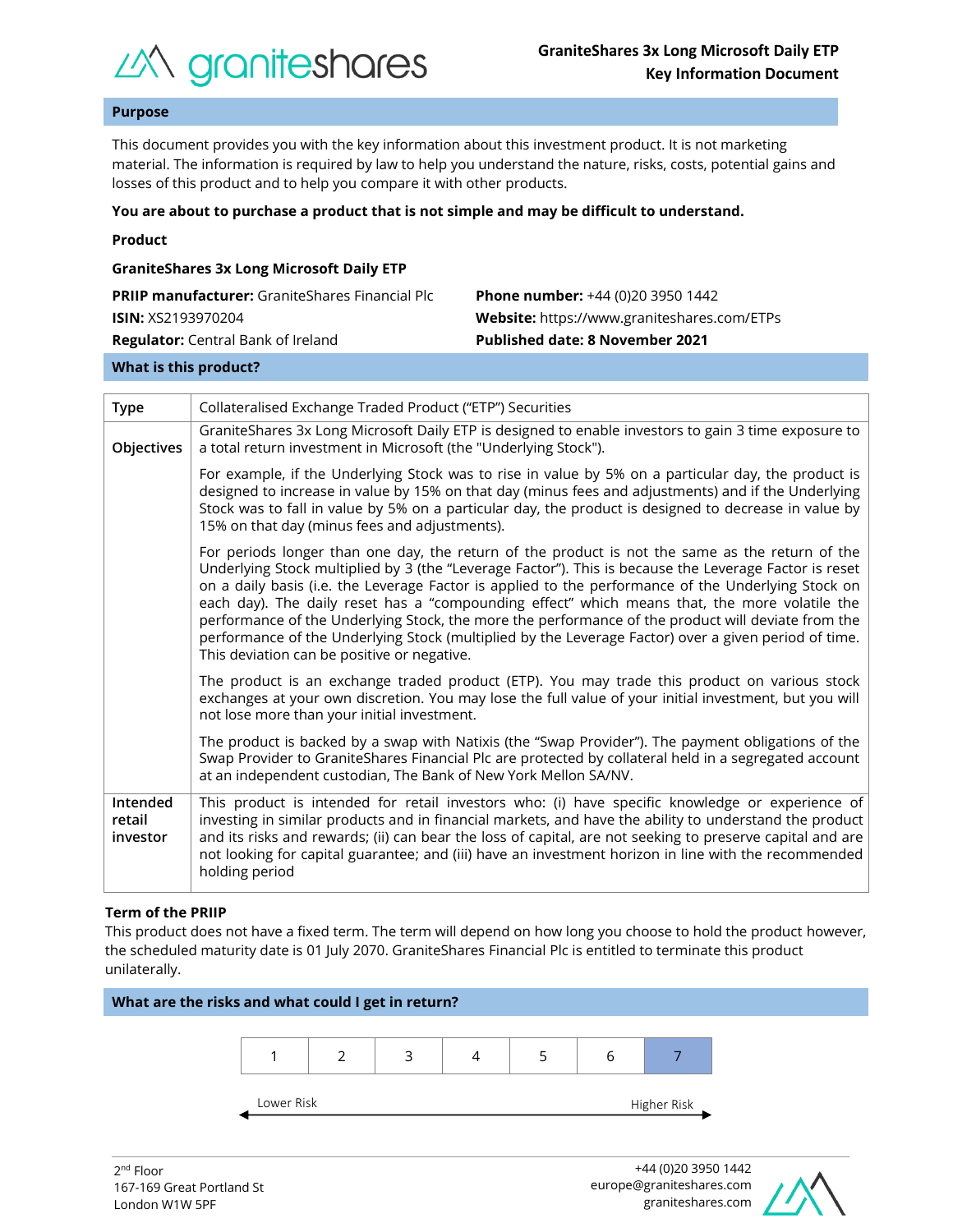# **GraniteShares 3x Long Microsoft Daily ETP Key Information Document**

What you might get back after costs  $\sim$  \$3845.38 Average return (%) and the set of the set of  $-61.54\%$ 

What you might get back after costs | \$9885.83 Average return (%) and the set of the set of the set of the set of the set of the set of the set of the set of the set of the set of the set of the set of the set of the set of the set of the set of the set of the set of t

What you might get back after costs  $\vert$  \$10125.53 Average return (%) and the set of the set of the 1.26%





The risk indicator assumes you hold the product for 1 day. The actual risk can vary significantly if you hold the product for a longer timeframe and you may get back less. You may not be able to sell your product easily, or may have to sell at a price that significantly impacts on how much you get back.

The summary risk indicator is a guide to the level of risk of this product compared to other products. It shows how likely it is that the product will lose money because of movements in the markets or because we are not able to pay you.

We have classified this product as 7 out of 7, which is the highest risk class.

This rates the potential losses from future performance at a very high level, and poor market conditions are very likely to impact the performance. This product does not include any protection from future market performance, so you could lose some or all of your investment. If we are not able to pay you what is owed, you could lose your entire investment.

**Be aware of currency risk.** If you receive payments in a currency different to that of your home jurisdiction, the final return you will get will depend on the exchange rate between the two currencies. This risk is not considered in the indicator shown above.

**Investment \$10,000**

**Scenario**

**Unfavourable Scenario**

**Moderate Scenario**

**Stress Scenario**

## **Performance Scenarios**

The figures shown include all the costs of the product itself but may not include all the costs that you pay to your advisor or distributor or broker. The figures do not take into account your personal tax situation, which may affect how much you get back.

This table shows the money you could get back over the recommended holding period, under different scenarios, assuming that you invest \$10,000.

The scenarios shown illustrate how your

investment could perform. You can compare them with the scenarios of other products. The scenarios presented are an estimate of future performance based on evidence from the past on how the value of this investment varies and are not an exact indicator. What you get will vary depending on how the market performs and how long you keep the investment. The stress scenario shows what you might get back in extreme market circumstances, and it does not take into account the situation where we are not able to pay you. **Favourable Scenario** What you might get back after costs  $\vert$  \$10017.41 Average return (%) and the control of the 0.18%

## **What happens if GraniteShares Financial Plc is unable to pay out?**

The product is not protected by the Irish Deposit Guarantee Scheme or any other investor compensation or guarantee scheme. This means that if GraniteShares Financial Plc is unable to pay out, you may lose all of your investment. Since the ability of GraniteShares Financial Plc to pay out depends on receiving amounts due under the product from the Swap Provider, the Swap Provider provides assets daily to a segregated account as collateral for such obligations with a value equal to or in excess of the value of the daily price of the product. If the Swap Provider is unable to pay GraniteShares Financial Plc, its ability to pay out will be limited to the amounts realised from such collateral, as further explained in the Prospectus.

## **What are the costs?**

#### **Costs over time**

The Reduction in Yield (RIY) illustrates the impact the total costs you pay may have on your investment return.

The total costs take into account oneoff, ongoing and incidental costs.

The amounts shown here are the cumulative costs of the product itself, for the recommended holding period,

| Investment \$10,000             | If you cash in after one (1) day |  |
|---------------------------------|----------------------------------|--|
| <b>Total costs</b>              | \$0.61                           |  |
| Impact on return (RIY) per year | 224%                             |  |



One (1) day (Recommended holding period)